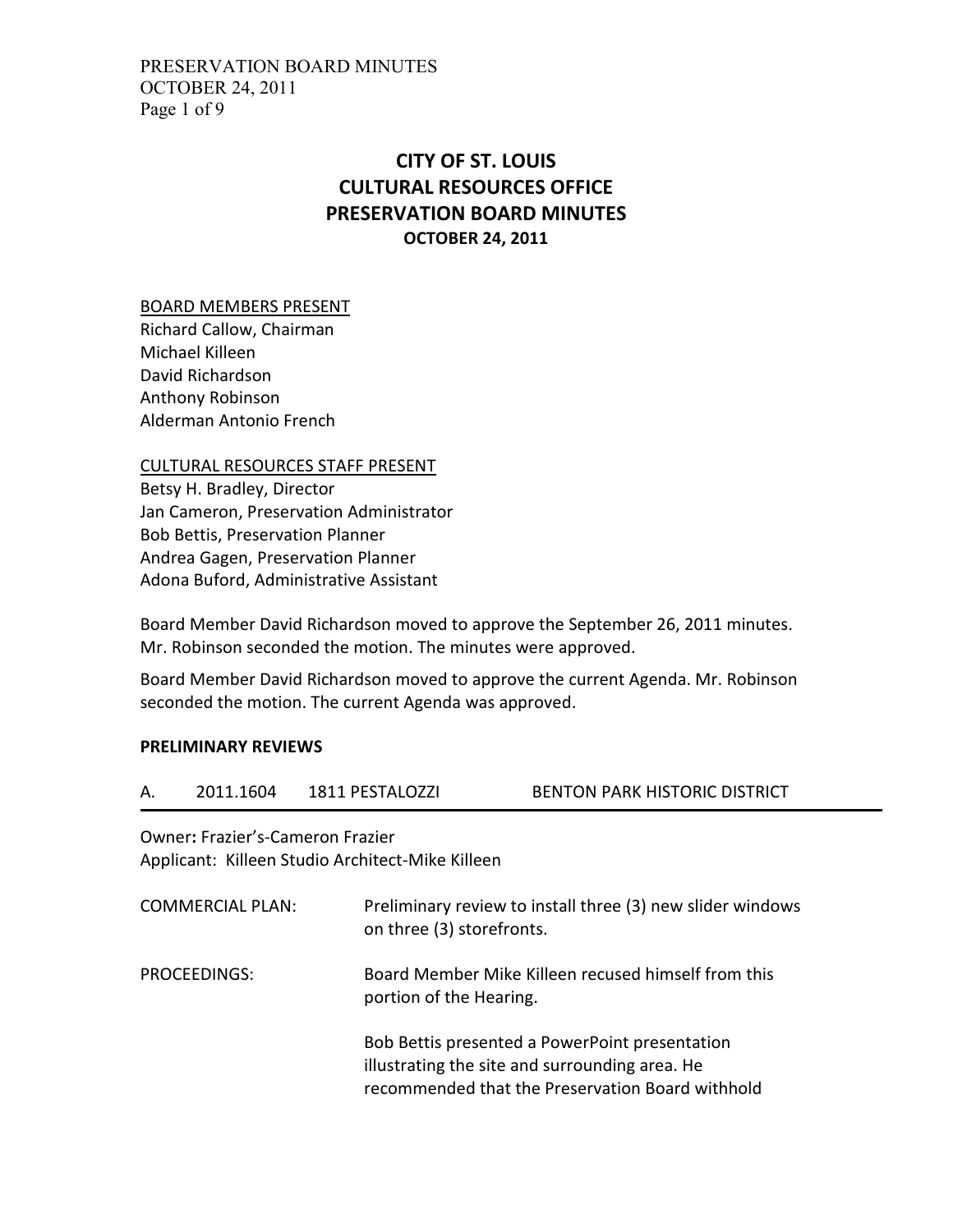## PRESERVATION BOARD MINUTES OCTOBER 24, 2011 Page 2 of 9

|                          | approval as the proposed windows did not meet the<br>Benton Park Historic District Standards. He stated that the<br>slider windows were not based on a Model Example and<br>were not consistent with the building's original character.                                                                                                                                                                                                                                                                                                                        |
|--------------------------|----------------------------------------------------------------------------------------------------------------------------------------------------------------------------------------------------------------------------------------------------------------------------------------------------------------------------------------------------------------------------------------------------------------------------------------------------------------------------------------------------------------------------------------------------------------|
|                          | Mr. Cameron Frazier, property owner, testified on his own<br>behalf. He stated that the seals in the current windows<br>have failed and that the slider windows have a ten-year<br>warranty and therefore he would avoid the replacement<br>cost if they failed during that time.                                                                                                                                                                                                                                                                              |
|                          | Mr. Mike Killeen, architect for the project, testified that<br>there is condensation between the window glazing. He<br>stated that the location near I-55 and the vibration from<br>traffic were the cause of this deterioration. He noted that<br>the windows had been replaced before the neighborhood<br>became a historic district and that the owners have<br>recreated and maintained the historic configuration of the<br>storefront bulkhead and transom. He asked that the<br>Preservation Board grant a variance to install the operable<br>windows. |
| <b>FINDINGS OF FACT:</b> | The Board found that:<br>the proposed work is not based on a Model<br>$\bullet$<br>Example and therefore is not in compliance with<br>the Benton Park Historic District Standards;<br>the Benton Park Neighborhood Association and the<br>Alderman have not commented on the project; and<br>the project is a re-working of non-historic<br>٠<br>storefront components and would involve no loss<br>of historic fabric.                                                                                                                                        |
| ACTION:                  | Board Member David Richardson moved that the<br>Preservation Board grant preliminary approval and a<br>variance for the slider windows as proposed due to the<br>proximity of the building to I-55 and because the owner<br>had replaced faulty windows twice already. Alderman<br>Antonio French seconded the motion. The motion passed                                                                                                                                                                                                                       |

unanimously.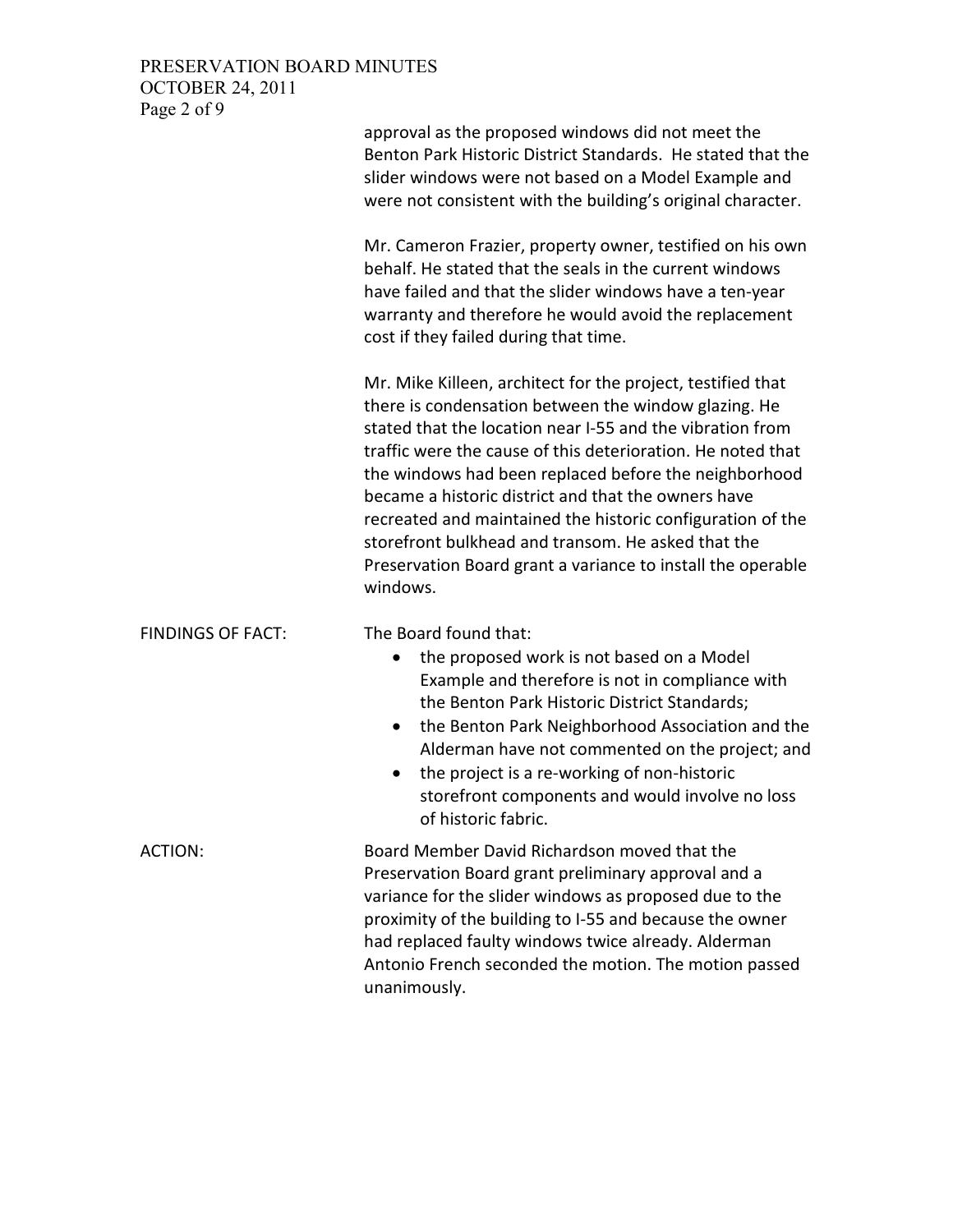PRESERVATION BOARD MINUTES OCTOBER 24, 2011 Page 3 of 9<br>B. 2011

2011.1410 3015 SALENA STREET BENTON PARK HISTORIC DISTRICT

Owner/Applicant: Killeen Studio Architects-Mike Killeen

| <b>COMMERCIAL PLAN:</b>  | Preliminary review to erect 2 (two) wall signs and 1 (one)<br>projecting sign on a two-story warehouse converted to an<br>office building.                                                                                                                                                                                                                                                                                                                                                                                                                                                                                                                                                                                                           |
|--------------------------|------------------------------------------------------------------------------------------------------------------------------------------------------------------------------------------------------------------------------------------------------------------------------------------------------------------------------------------------------------------------------------------------------------------------------------------------------------------------------------------------------------------------------------------------------------------------------------------------------------------------------------------------------------------------------------------------------------------------------------------------------|
| PROCEEDINGS:             | Board Member Mike Killeen recused himself from this<br>portion of the Hearing.                                                                                                                                                                                                                                                                                                                                                                                                                                                                                                                                                                                                                                                                       |
|                          | Jan Cameron presented a PowerPoint presentation<br>illustrating the site and surrounding area. She<br>recommended that the Preservation Board withhold<br>preliminary approval of the location and design of the wall<br>signs and recommended that the large individual letters be<br>greatly reduced in size and spacing to conform to the<br>Benton Park Historic District Standards. The size of the<br>proposed wall sign is far beyond the 40 square foot<br>limitation of the district standards. She also recommended<br>that the small blade sign be approved. Ms. Cameron<br>submitted letters into the record from 9 <sup>th</sup> Ward Alderman<br>Kenneth Ortmann and the Benton Park Neighborhood<br>Association supporting the signs. |
|                          | Mr. Mike Killeen testified as the owner and designer of the<br>signs. He asked that the Preservation Board grant a<br>variance because if each individual letter's square footage<br>is calculated and added together, the lettering is less than<br>40 square feet, as required by the Benton Park Historic<br>District Standards and that sign would be seen from<br>Arsenal, which would help the business thrive in the<br>Benton Park neighborhood.                                                                                                                                                                                                                                                                                             |
| <b>FINDING OF FACTS:</b> | The Board found that:<br>the small blade sign to be erected on the front façade<br>complies with the Benton Park Historic District<br>Standards;<br>the large wall sign does not comply with the Standards,<br>which limit signs to 40 square feet as it is a total of<br>133.5 square feet;<br>the location of the wall sign and the individual letters<br>$\bullet$<br>reference the large, painted wall signs that were often                                                                                                                                                                                                                                                                                                                     |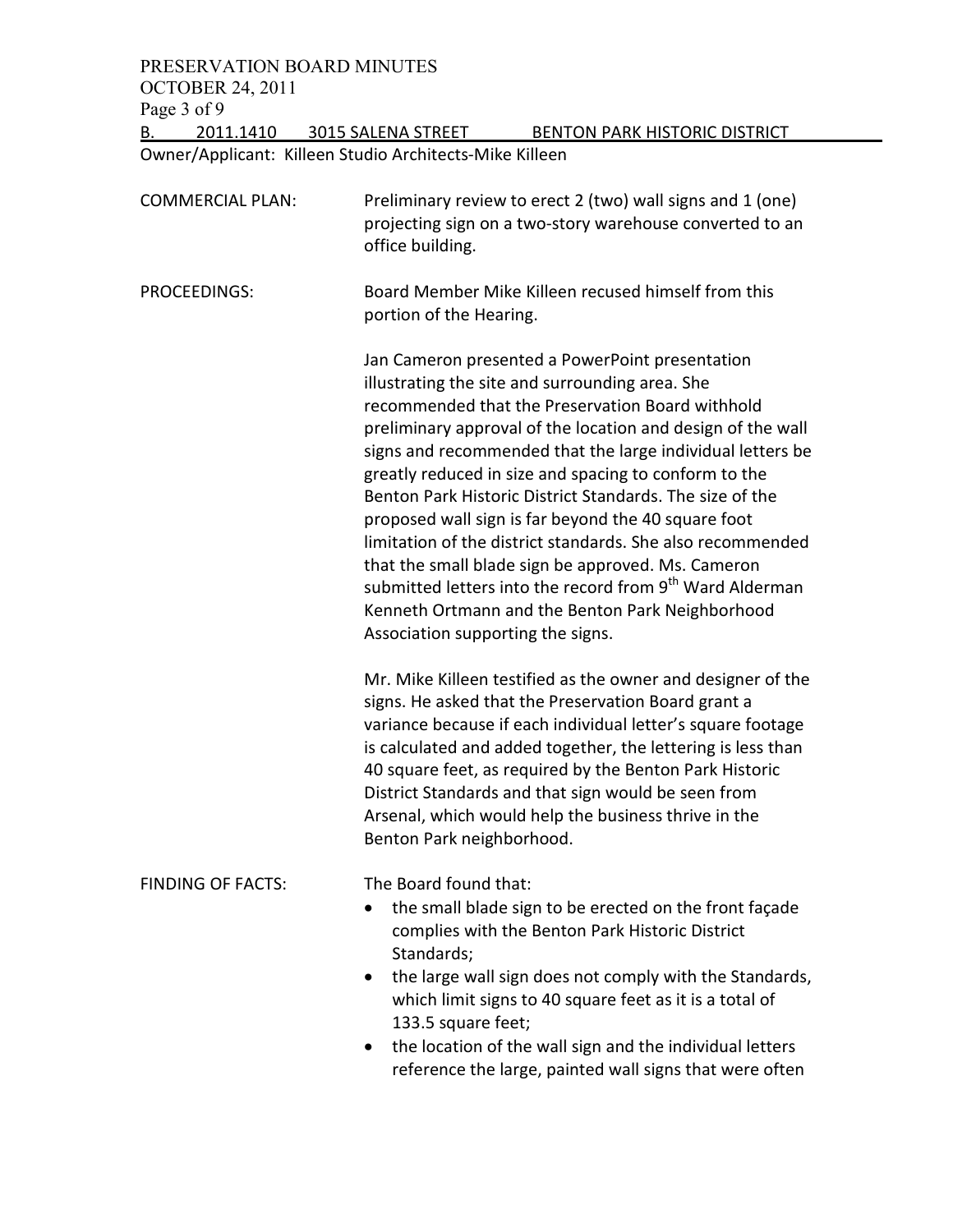PRESERVATION BOARD MINUTES OCTOBER 24, 2011 Page 4 of 9

> used on similar large warehouse buildings in the  $19<sup>th</sup>$ and early  $20<sup>th</sup>$  century;

- a large decorative metal panel included on the south is considered art and not a sign; and
- the Benton Park Neighborhood and the Alderman are in support of the project.

ACTION: It was the decision of the Preservation Board to grant preliminary approval of the project. A motion was made by Board Member Richardson and seconded by Mr. Robinson to approve the blade sign. The motion passed unanimously. Mr. Richardson then made a second motion to approve the decorative metal panel; Alderman French seconded the motion, which passed unanimously. Mr. Richardson made a third motion to grant a variance from the Benton Park Historic District Standards to allow the larger wall sign. This motion was also seconded by Alderman French and passed unanimously.

APPEALS OF STAFF DENIALS

| 2011.1596 | 3928-30 CASTLEMAN                   | BENTON PARK HISTORIC DISTRICT |
|-----------|-------------------------------------|-------------------------------|
|           | Owner/Applicant: Paul & Linda Kraus |                               |

RESIDENTIAL PLAN: Continuation of an appeal of the Director of the Cultural Resources Office's denial of a building permit from the September 26, 2011 meeting to retain fourteen (14) windows on the front façade of a four-family dwelling installed without a permit.

- PREVIOUS ACTION: It was the decision of the Preservation Board at its meeting of September 26, 2011 to leave the hearing open until the October 24, 2011 meeting to allow the owner time to submit further testimony on the cost of replacement windows that would meet the district standards, and to provide more information to support the assertion that replacement of the non-compliant windows would constitute an economic hardship.
- PROCEEDINGS: Bob Bettis presented a short PowerPoint presentation that illustrated the situation. He submitted a letter from the Shaw Neighborhood Association in support of the windows. Mr. Bettis recommended again that the Preservation Board uphold the denial as the installed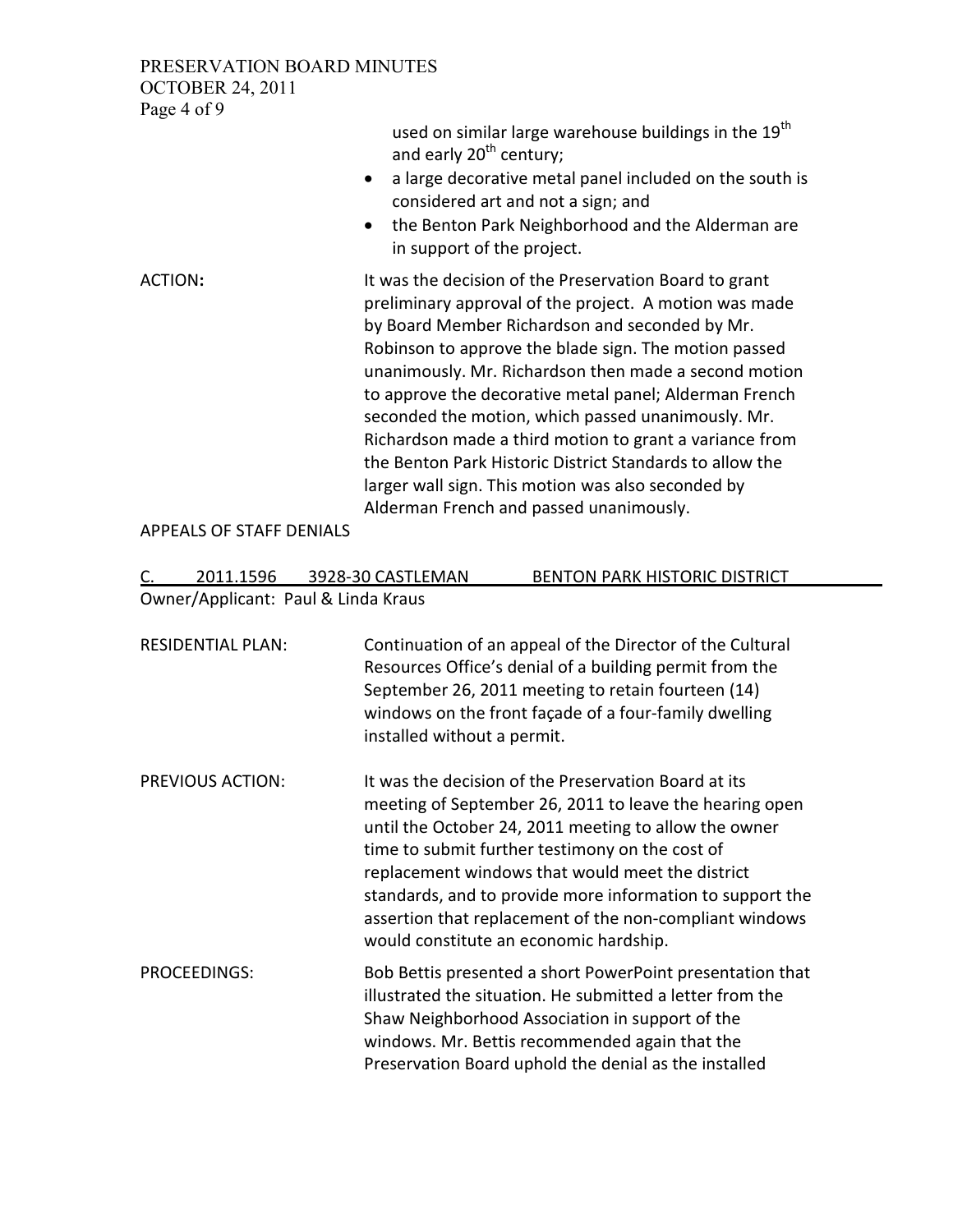PRESERVATION BOARD MINUTES OCTOBER 24, 2011

| Page 5 of 9                              | windows do not meet the Shaw Neighborhood Historic<br><b>District Standards.</b>                                                                                                                                                                                                                                                                                                                                                                                                                                                  |
|------------------------------------------|-----------------------------------------------------------------------------------------------------------------------------------------------------------------------------------------------------------------------------------------------------------------------------------------------------------------------------------------------------------------------------------------------------------------------------------------------------------------------------------------------------------------------------------|
|                                          | Mr. Paul Kraus testified on his own behalf. He stated that<br>the windows in the building at the time of purchase were<br>defective and he didn't know he needed a permit to<br>replace windows. He submitted financial statements and<br>two quotes for windows into the record as requested by<br>the Preservation Board.                                                                                                                                                                                                       |
| <b>FINDING OF FACTS:</b>                 | The Board found that:<br>the completed work is not in compliance with<br>the Shaw Historic District Standards;<br>the owner installed the windows soon after purchasing<br>$\bullet$<br>the building without the permit that he stated he did<br>not know he needed;<br>the property owner has the support of Alderman<br>Stephen Conway of the 8 <sup>th</sup> Ward, the Shaw Neighbor-<br>hood Association and residents of the block; and<br>that the owner provided sufficient evidence of<br>$\bullet$<br>economic hardship. |
| <b>ACTION:</b>                           | Board Member David Richardson moved to overturn the<br>Director's denial and grant a variance to allow the owner<br>to retain the windows as installed based on the financial<br>information presented. Alderman Antonio French<br>seconded the motion. Mr. Robinson opposed the motion.<br>The motion passed 3 to 1.                                                                                                                                                                                                             |
| 2011.1344                                | 2844 LEMP AVENUE<br><b>BENTON PARK HISTORIC DISTRICT</b>                                                                                                                                                                                                                                                                                                                                                                                                                                                                          |
| Owner/Applicant: Billy Yee and Allen Yee |                                                                                                                                                                                                                                                                                                                                                                                                                                                                                                                                   |

RESIDENTIAL PLAN: Appeal of the Director of the Cultural Resources Office's denial of a building permit by to install three (3) porches on a public façade of a three-unit alley building. The proposed porches include lower levels that project twelve feet and upper levels that are six feet wide.

PROCEEDINGS: Bob Bettis presented a PowerPoint presentation illustrating the site and surrounding area. The presentation included a 1909 Sanborn Map showing a full length twostory porch on the building. He recommended that the Preservation Board uphold the denial as the proposed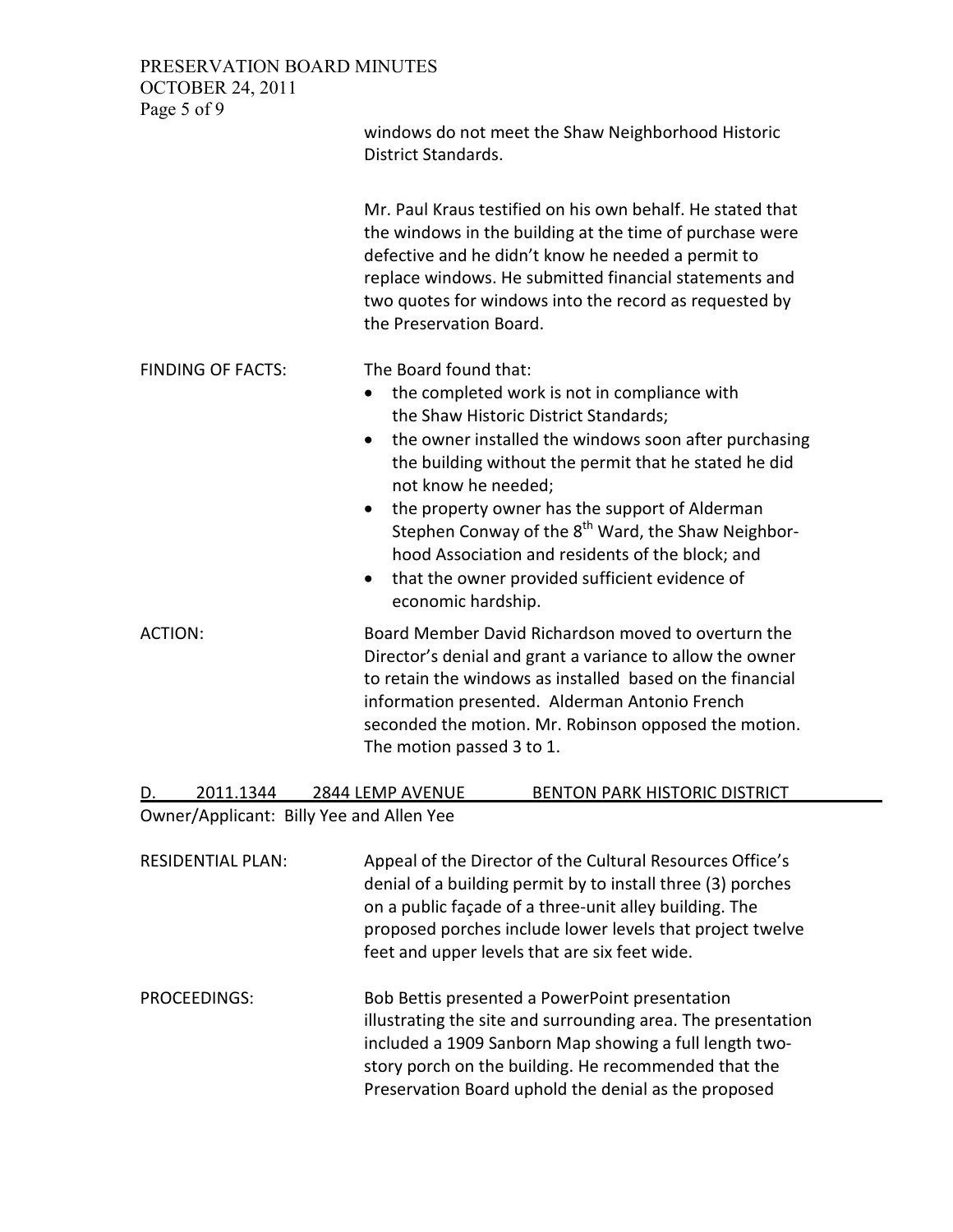PRESERVATION BOARD MINUTES OCTOBER 24, 2011 Page 6 of 9

|                                               | porches do not meet the Benton Park Historic District<br>Standards that require the use of a Model Example. He<br>submitted into the record Ordinances #64689 and #67175.<br>Mr. Bettis stated that he informed the applicant that the<br>Cultural Resources Office could approve the permit if both<br>stories of the porches project 6 feet because the three<br>porches would approximate the historic configuration of<br>one narrow porch across the entire façade since the<br>spaces between the porches are relatively narrow |
|-----------------------------------------------|---------------------------------------------------------------------------------------------------------------------------------------------------------------------------------------------------------------------------------------------------------------------------------------------------------------------------------------------------------------------------------------------------------------------------------------------------------------------------------------------------------------------------------------|
|                                               | Mr. Allen Yee testified for the property owner, stating why<br>the porches were designed as they were.                                                                                                                                                                                                                                                                                                                                                                                                                                |
| <b>FINDINGS OF FACT:</b>                      | The Board found that:                                                                                                                                                                                                                                                                                                                                                                                                                                                                                                                 |
|                                               | the completed and proposed work is not in compliance<br>٠<br>with the Benton Park Historic District Standards that<br>require a Model Example for new porches and<br>appendages;<br>that the owner began construction of the porches<br>$\bullet$<br>without a permit; and<br>that there has been no comment from the Benton Park<br>Neighborhood Association or the Alderman in regards<br>to the project.                                                                                                                           |
| ACTION:                                       | It was the decision of the Preservation Board to uphold the<br>Cultural Resource Office Director's denial as the proposed<br>porches do not meet the Benton Park Historic District<br>Standards. The motion was made by Alderman Antonio<br>French and seconded by Mr. Killeen. The motion passed<br>unanimously.                                                                                                                                                                                                                     |
| 2011.1614<br>G.<br><b>Owner: Douglas Weil</b> | 1040 LAMI STREET<br>SOULARD HISTORIC DISTRICT                                                                                                                                                                                                                                                                                                                                                                                                                                                                                         |
| Applicant: Ladd Suydam                        |                                                                                                                                                                                                                                                                                                                                                                                                                                                                                                                                       |
| <b>RESIDENTIAL PLAN:</b>                      | Appeal of the Director of the Cultural Resources Office's<br>denial of a building permit to construct a non-compliant<br>front porch on a public façade.                                                                                                                                                                                                                                                                                                                                                                              |
| <b>PROCEEDINGS:</b>                           | Bob Bettis presented a PowerPoint presentation<br>illustrating the site and surrounding area. He submitted<br>Ordinances #64689, #62382 and #57708 into the record.<br>Mr. Bettis recommended that the Preservation Board                                                                                                                                                                                                                                                                                                             |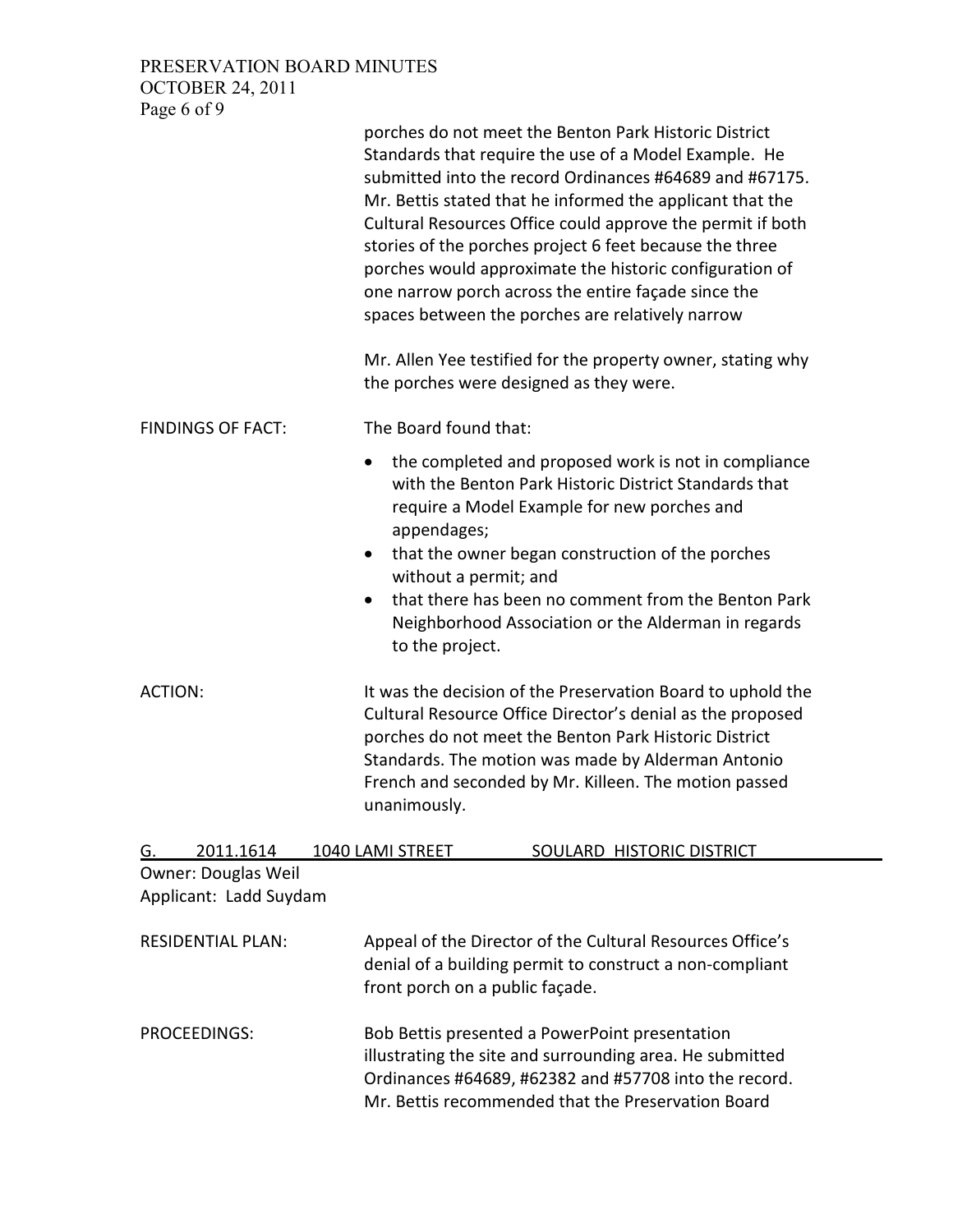### PRESERVATION BOARD MINUTES OCTOBER 24, 2011 Page 7 of 9

|                                                                  | uphold the denial as the front porch does not meet the<br>Soulard Historic District Standards and the Model Example<br>submitted could not be used as it was not a historic porch.<br>He also submitted a letter from the Soulard Restoration<br>Group supporting the project.                                                                                                                                                                                      |
|------------------------------------------------------------------|---------------------------------------------------------------------------------------------------------------------------------------------------------------------------------------------------------------------------------------------------------------------------------------------------------------------------------------------------------------------------------------------------------------------------------------------------------------------|
|                                                                  | Douglas and Laura Weil, owners of the property testified<br>on their own behalf. They submitted photos of similar<br>porches in the neighborhood and asked the Board to grant<br>a variance based on their attempt to keep a historical look<br>for the property.                                                                                                                                                                                                   |
|                                                                  | Mr. Ladd Suydam, contractor for the project, also asked<br>for a variance. He stated that the photos show that there<br>are other properties in the neighborhood with concrete<br>stairs similar to those at 1040 Lami. He also stated that he<br>had been working with the Soulard Restoration Group on<br>the design of the porch and its members support the<br>project because they believe it complies with the Soulard<br><b>Historic District Standards.</b> |
| <b>FINDINGS OF FACTS:</b><br>$\bullet$<br>$\bullet$<br>$\bullet$ | The Board found that:<br>the porch construction project was started without a<br>building permit;<br>that it is not in compliance with the Soulard Historic<br>District Standards that require a Model Example; and<br>that the Soulard Restoration Group is in support of the<br>project and that it believes that the porch complies with<br>the district standards.                                                                                              |
| <b>ACTION:</b>                                                   | It was the decision of the Preservation Board to overturn<br>the Director's denial and grant a variance to approve the<br>porch as proposed as the owners worked with the Soulard<br>Restoration Group on the design of the porch. The motion<br>was made by Board Member Mike Killeen and seconded<br>by Mr. Richardson. Alderman Antonio French abstained.<br>The motion passed 3 to 1.                                                                           |

### SPECIAL AGENDA ITEMS:

Nominations to the National Register of Historic Places

H. Addition to the National Register of Historic Places Multiple Property Documentation Form, The Ville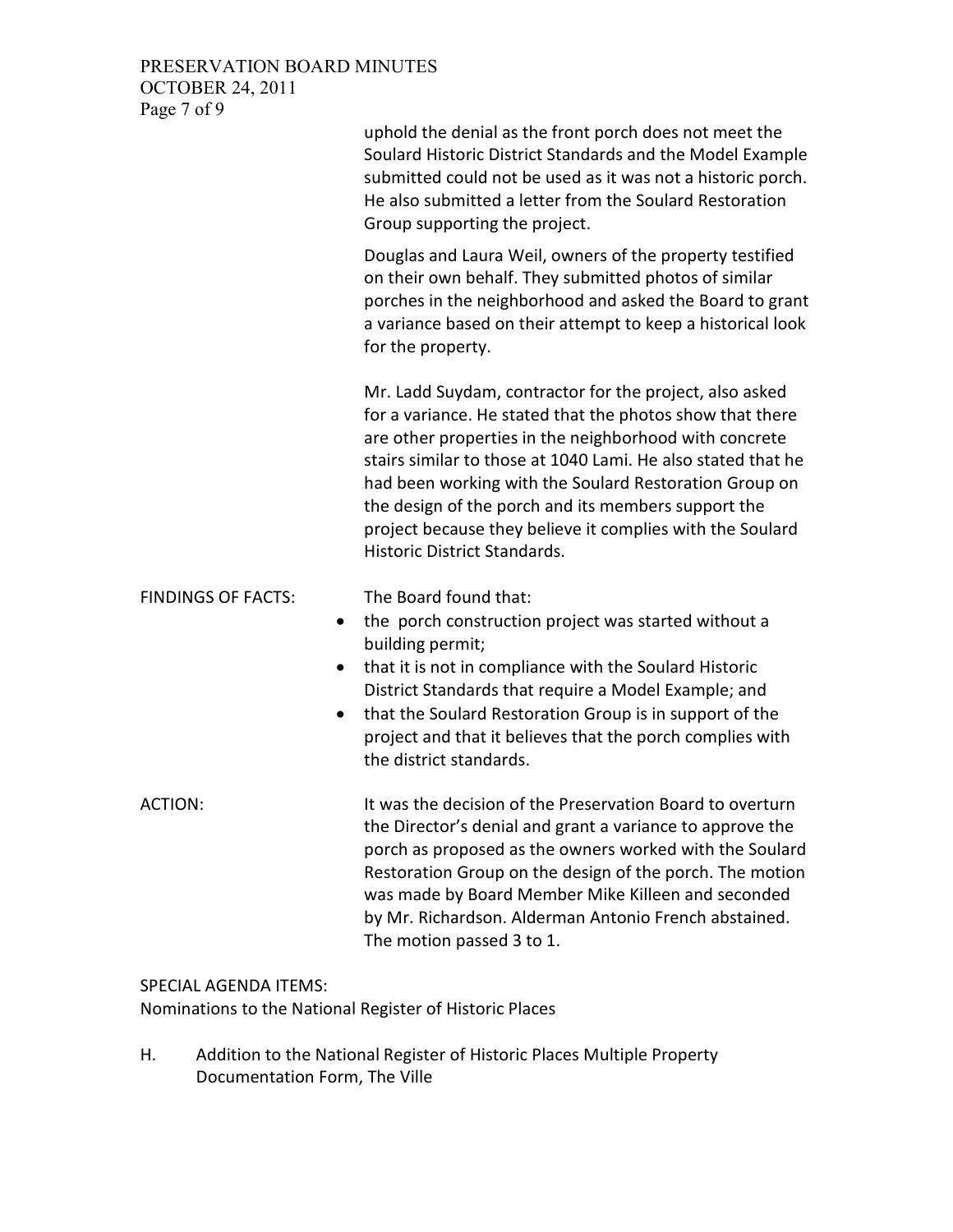PRESERVATION BOARD MINUTES

OCTOBER 24, 2011

Page 8 of 9

- I. Cote Brilliant Avenue in the Ville Historic District 4200 W. Block of Cote Brilliante Avenue & 1700 Block of Annie Malone Drive
- ACTION: It was decision of the Preservation Board to direct the staff to prepare a report for the State Historic Preservation Office that Cote Brilliante Avenue Historic District meets the requirements of National Register Criterion A. The motion was made by Board Member Richardson and seconded by Mr. Robinson. The motion passed unanimously.
- J. Marshall School in the Ville Historic District Parts of the 4300 blocks of Aldine and Cote Brilliante Avenues and the 1500 and 1700 blocks of Billups Avenue
- ACTION: It was decision of the Preservation Board to direct the staff to prepare a report for the State Historic Preservation Office that Marshall School n Historic District meets the requirements of National Register Criterion A. The motion was made by Board Member Richardson and seconded by Mr. Robinson. The motion passed unanimously.
- K. St. Ferdinand Avenue in the Ville Historic District 4200 W. Block of St. Ferdinand Avenue (South Side
- ACTION: It was decision of the Preservation Board to direct the staff to prepare a report for the State Historic Preservation Office that St. Ferdinand Avenue Historic District meets the requirements of National Register Criterion A. The motion was made by Board Member Richardson and seconded by Mr. Robinson. The motion passed unanimously.
- L. Penrose Park Historic District Roughly bounded by I-70, Newstead Ave., Natural Bridge Ave. & N. Kingshighway
- ACTION: It was decision of the Preservation Board to direct the staff to prepare a report for the State Historic Preservation Office that Penrose Park Historic District meets the requirements of National Register Criterion A. The motion was made by Board Member Antonio French and seconded By Mr. Richardson. The motion passed unanimously.